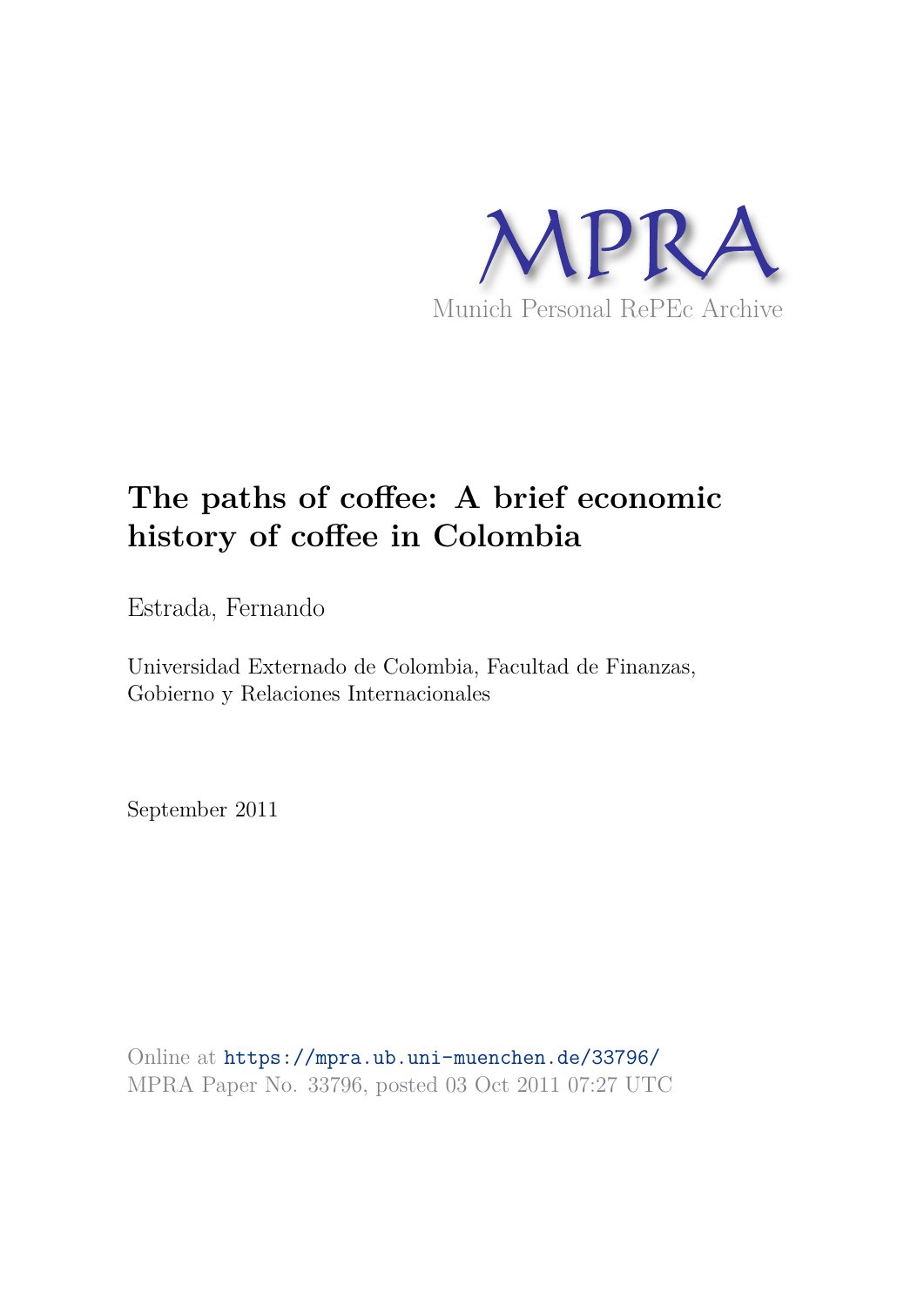## **The paths of coffee: A brief economic history of coffee in Colombia**

## **Fernando Estrada**

Cipe, Universidad Externado de Colombia

#### **Abstract**

This paper develops a brief history of coffee in Colombia identifying the processes of change in the geography and populations. From the eighteenth to the twentieth century, coffee cultivation represented the basis of household income. Changes in rural and urban culture of the nineteenth century were influenced by the coffee trade, likewise the fundamental transformations of the Colombian economy during the first half of the twentieth century. The Colombian economy and the idiosyncrasy of its people still depend on coffee, especially in rural areas and the Andean ranges.

**JEL** A, A1, A14, H8, H80, N, N16, N8, N86, Q, Q01, Q13

## **Introduction**



**Engraving depicting the arrival, Martinique, Captain Clieu Mathias Gabriel who brought to America the first coffee plant in 1723.** 

The least until the first half of the twentieth century, coffee history is the best resource for understanding the geopolitics in Colombia. The various regional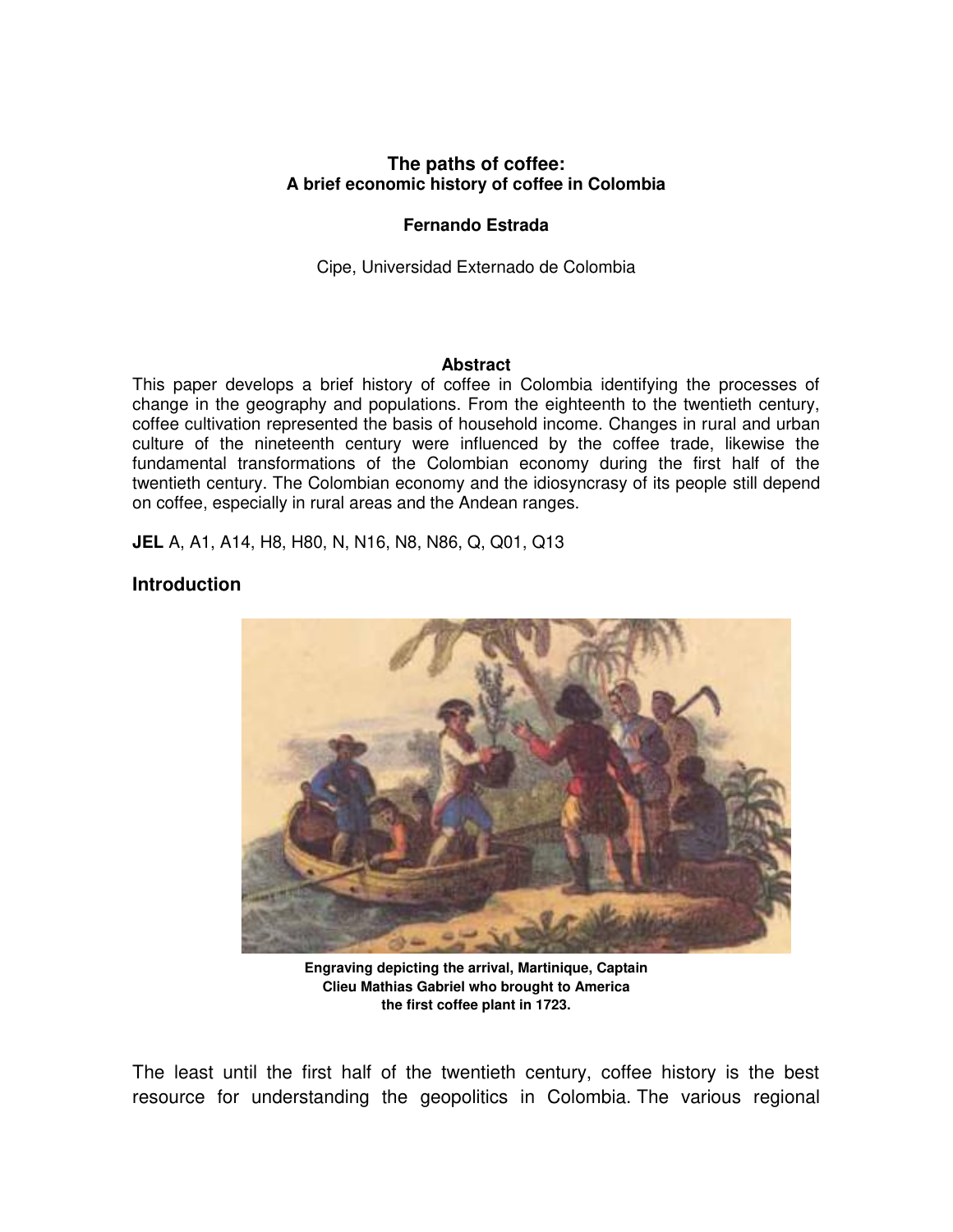identities and the evolution of political conflicts were the result of the way of coffee production. All operators who have participated in the history makers (individuals, organizations, institutions) made decisions on the movement of capital or the deployment of its workforce in a context marked by a deep tension between separated and go to where the rate of pay were higher, or remain attached to past commitments to retrieve values and realized. The way to resolve this tension between immobility and movement within the regional geographic space is crucial to understanding the history of coffee in Colombia.

Basic research of the coffee economy have shown that regional class alliances were established in territories loosely, usually in the central mountains of Colombia (though not exclusive or sole) and organized through the state, being a necessary response to the inevitable need to defend and values embodied and structured regional coherence achieved. Proposed partnerships actively promoted favorable conditions for new forms of accumulation in the regions. But as evidenced during the second half of the twentieth century these alliances were hopelessly unstable. They could not contain the fundamental forces introduced in the second half of the twentieth century the drug economy and armed conflict. What projects such alliances was rather an internalization of these crises in terms of divisions between classes and between regional factions potentially explosive. The boundaries of these alliances and their history are porous and are subject to change.

Palacios meets on the first comparative studies on economic history, social and political coffee in the context of a country's integration into international markets. It aims to identify the historical transformations that occur based on the crop and its hegemonic role in Colombia's exports. How are you caused in the production structures and class dynamics of changes in production structures and classes. Moreover, the way coffee production became the regional forces and relations with the central political power of the state. Following Marx's historical studies, the book gives Palacios considerable importance to the global market linkages, momentum and direction of regional changes, the central argument is that these bonds could be maintained and even strengthened and who do necessary the active presence of the state.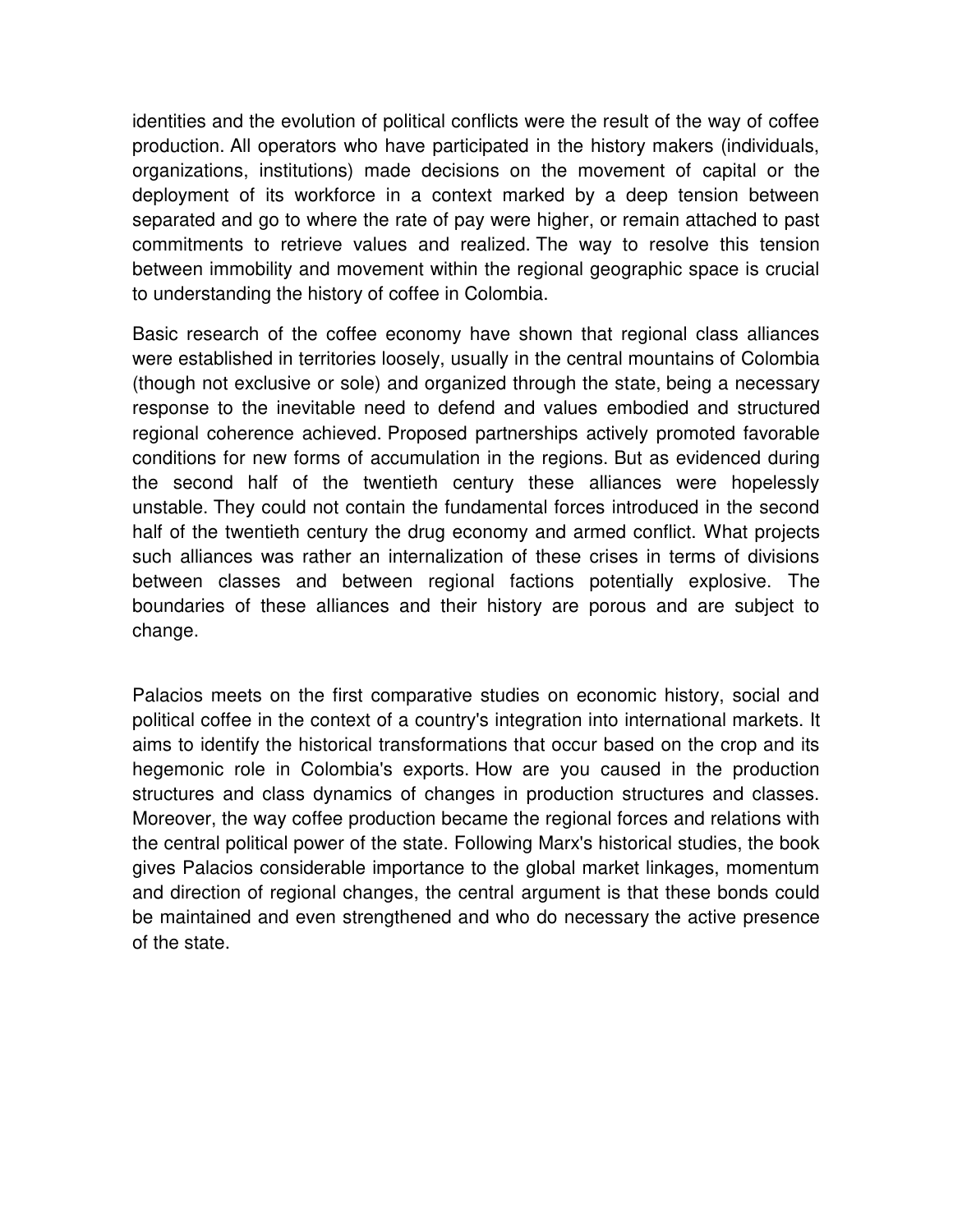

**Hall of packaging coffee Santa Maria. Taken from La Hacienda, No. 12, Buffalo, 1906.**

The establishment and consolidation of a mono-exporting economy is a step of major importance to the consolidation of a national state. In a context of increasing political fragmentation and regional geography socially dispersed, liberals and conservatives struggled to impose its political hegemony. The cultivation of coffee becomes important factor of resistance and submission versus political power. The cafe also confirms expressions of regional identity and politics in a nation that lacked consistent narrative traditions. A progressive expansion of the boundaries of colonization, the transformation of property forms, the processes of inclusion and exclusion of social groups and political developments centralism, exacerbate the very development of Colombian society. The country smallholders evolve from small units up to become a coffee economy. So the ideal of a nation as changes occur in the concentration of power derived from the cultivation of coffee.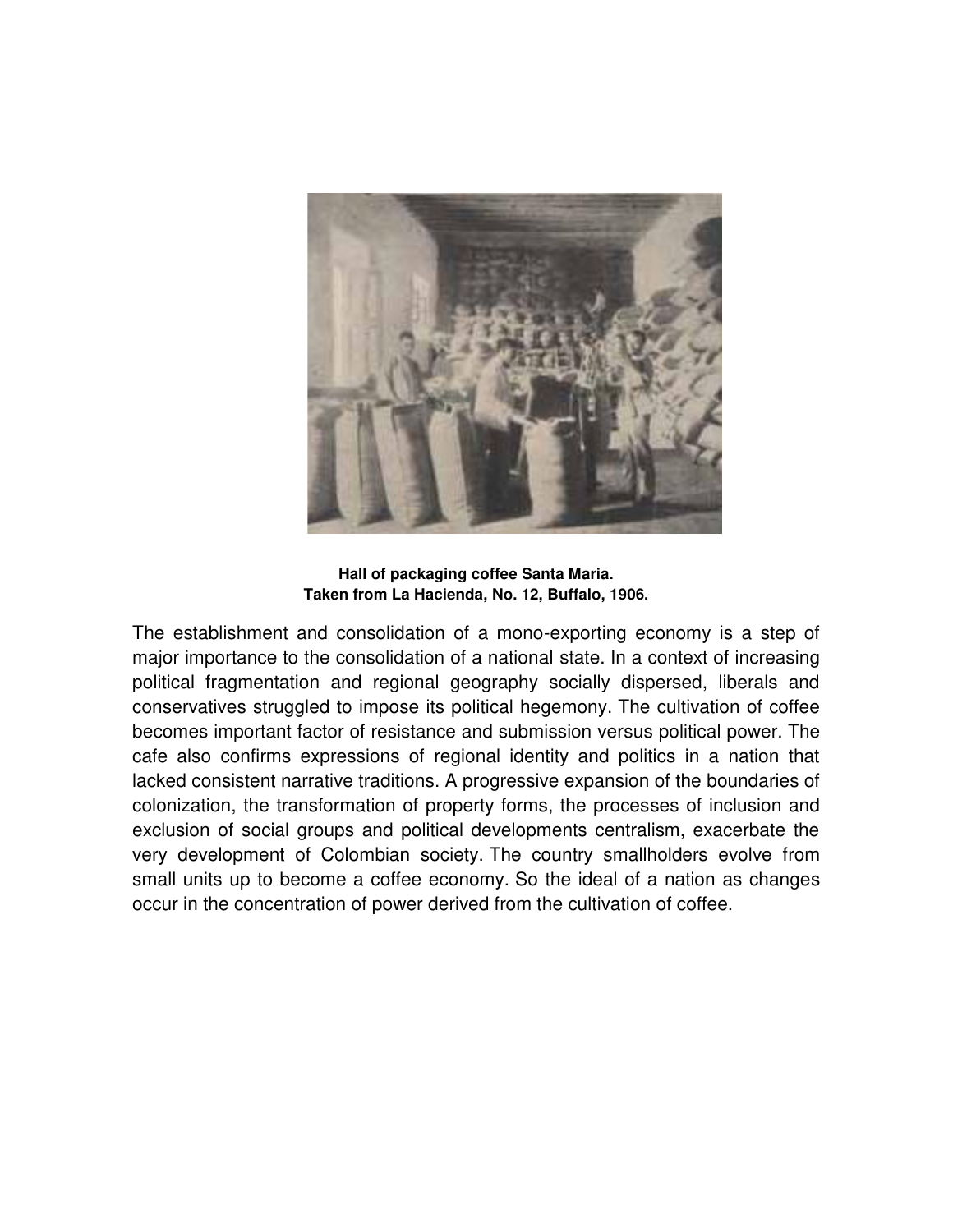

**Advertising machines imported from Germany for the benefit of coffee. Coffee Review, 1930.**

The coffee economy can teach aspects than only one important item of the national economy. In Colombia, the very dynamics of regional transformation, political conflict and the same state are related to its history. The interpretation of Palacios outlines the history of evolution within the framework of modern nation states of Europe and the United States. The transition from agrarian economies and the development of capitalism in its early stages of the nineteenth century consolidated. So the history of coffee and it redefines the entire Colombian historiography.

We can observe three stages stand out: the consolidation of the coffee economy (1850 - 1910), the boom period (1910 - 1950) and the formation of regional class alliances and the instability of the same (1950 - 2010); The first stage relates to the predominant role of coffee plantations, the second by the expansion of peasant agriculture and the third by new expressions of power in urban centers.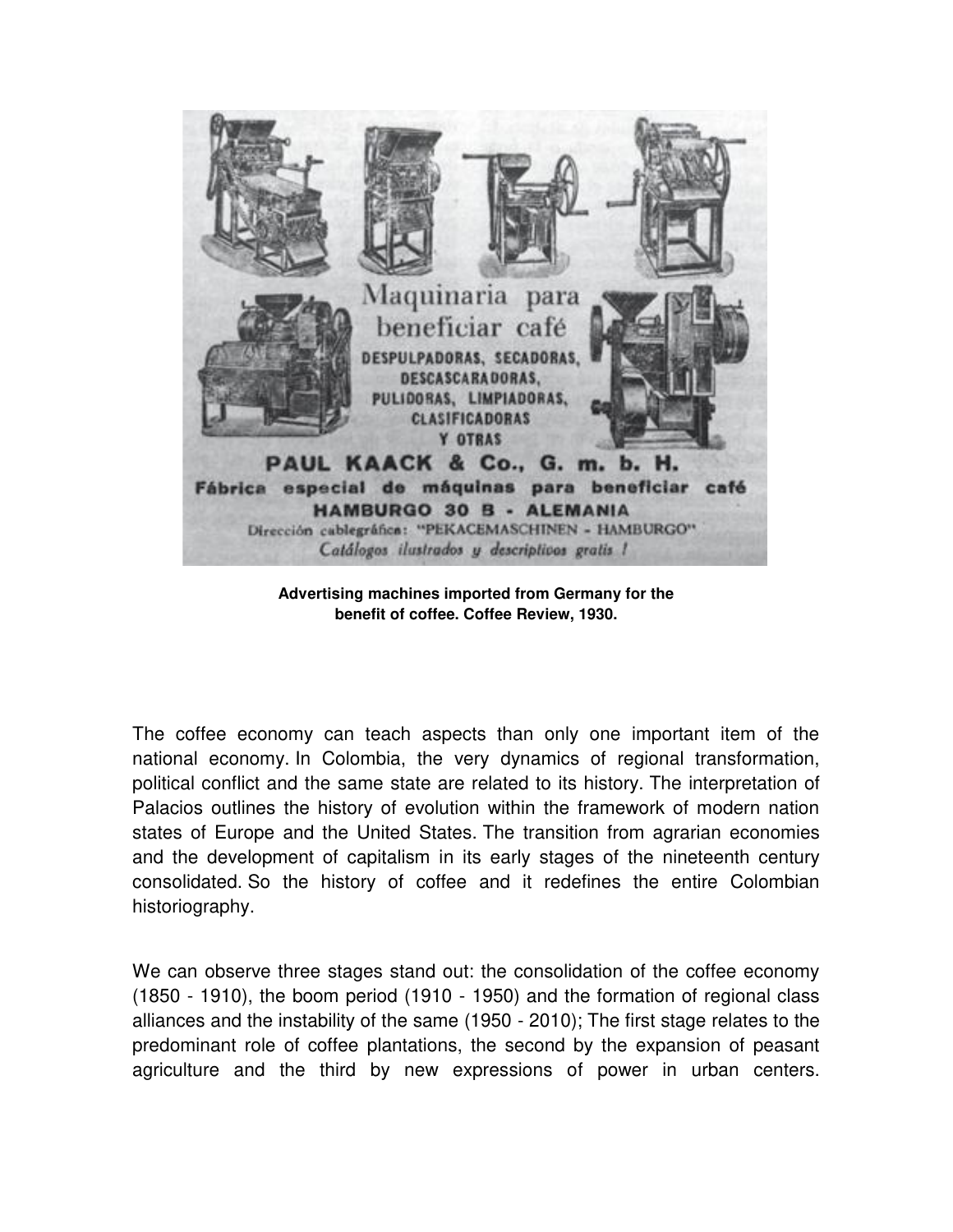# **First stage: the first steps**

Coffee Geography strongly influences regional identity and political power controls that are manifesting in the departments. Stages of their evolution are not necessarily widespread progress. The first stage takes place between 1850 and the Thousand Days War in 1904. A period marked by violent conflict between liberals and conservatives. Landowners who will then have links in Bogotá were devoted to cultivating and producing coffee in their regions of origin. It was slowly giving ground to export-dependent farmers initiative landowners. The liquid commercial capital came from the mining and snuff, initially was used to purchase land and then for coffee cultivation.



**Worker with coffee for transplanting, Antioquia: 1920. Taken from Colombia through photography 1842-2010; Taurus, 2011.**

The coffee farms were originally a colonial heritage, small capitalists who made up the processing of coffee complementary products a relatively self-sufficient. His relations with the workforce were not subordinate to a submissive bondage, but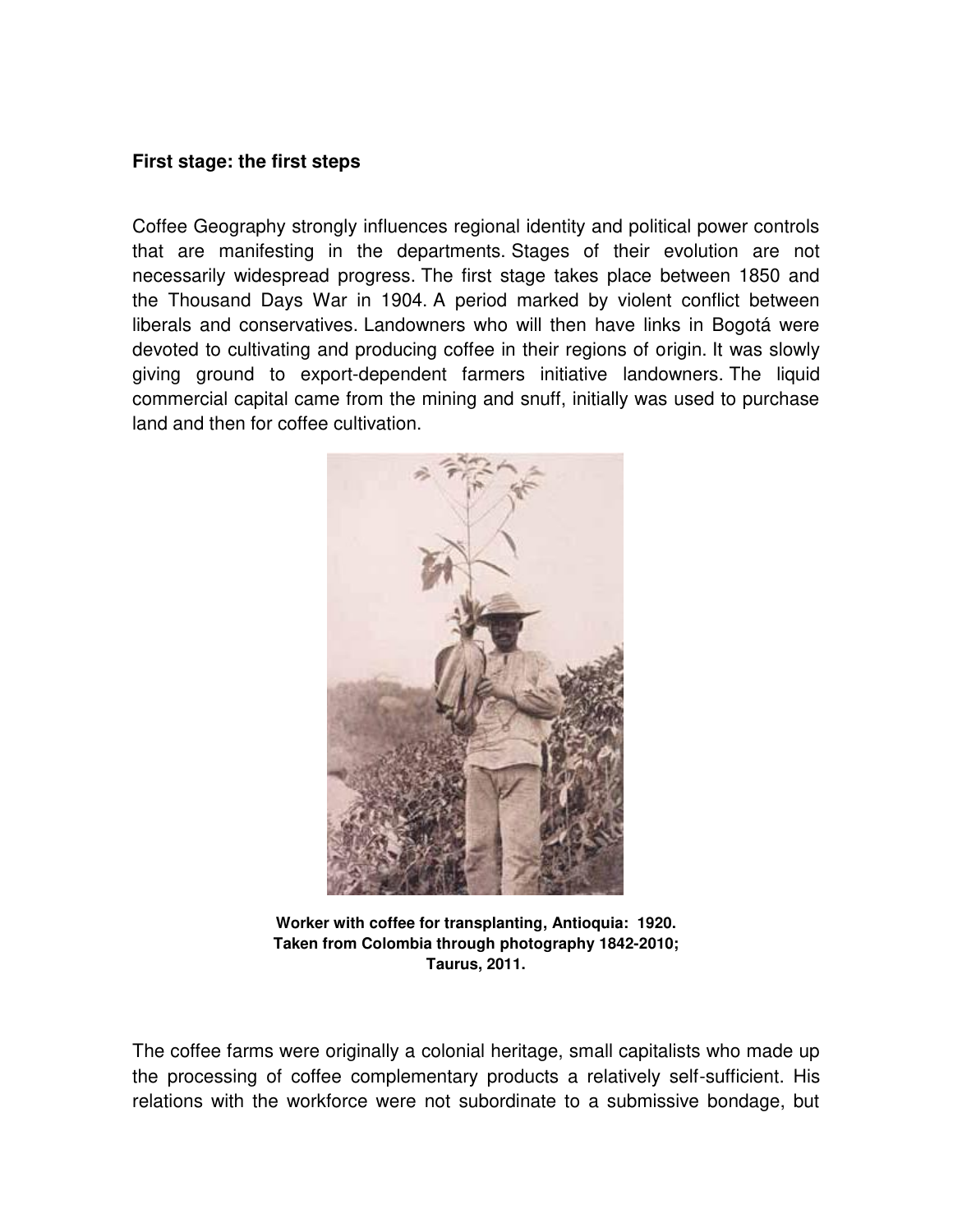alternated with various forms of wage labor and free associated producers farms. These landowners, however, had no control over the marketing of houses depended then imported from Europe and the United States. These lines of credit to weather conditions that could occur internally

During this first stage entrepreneurs faced great risks with investments. Internally, the civil wars, mortgages and the devaluation came to mean a challenge as big as the volatility of international prices. The result was the diversification of production with a strong emphasis on the domestic market. The landowners who claimed to specialize in coffee crops will be ruined their capitals. The risks of capital forced even to select investors and the size of investments.

The nature of the investment coffee (size and geographic location) did not come to change social relations, but that suited them. Very reluctantly the hope created by the international markets was having an effect on the composition of social identities in a world slow rural type. The economy is monetized, the land becomes more valuable, open roads and small businesses thrive. It happens with these changes a series of social transformations own economic history since the days of Adam Smith, the coffee farmers acquire social status and political power, while landowners without capital and entrepreneurship are not marginalized. The commercial world breaks through and pushes trade important transitions for the coffee industry.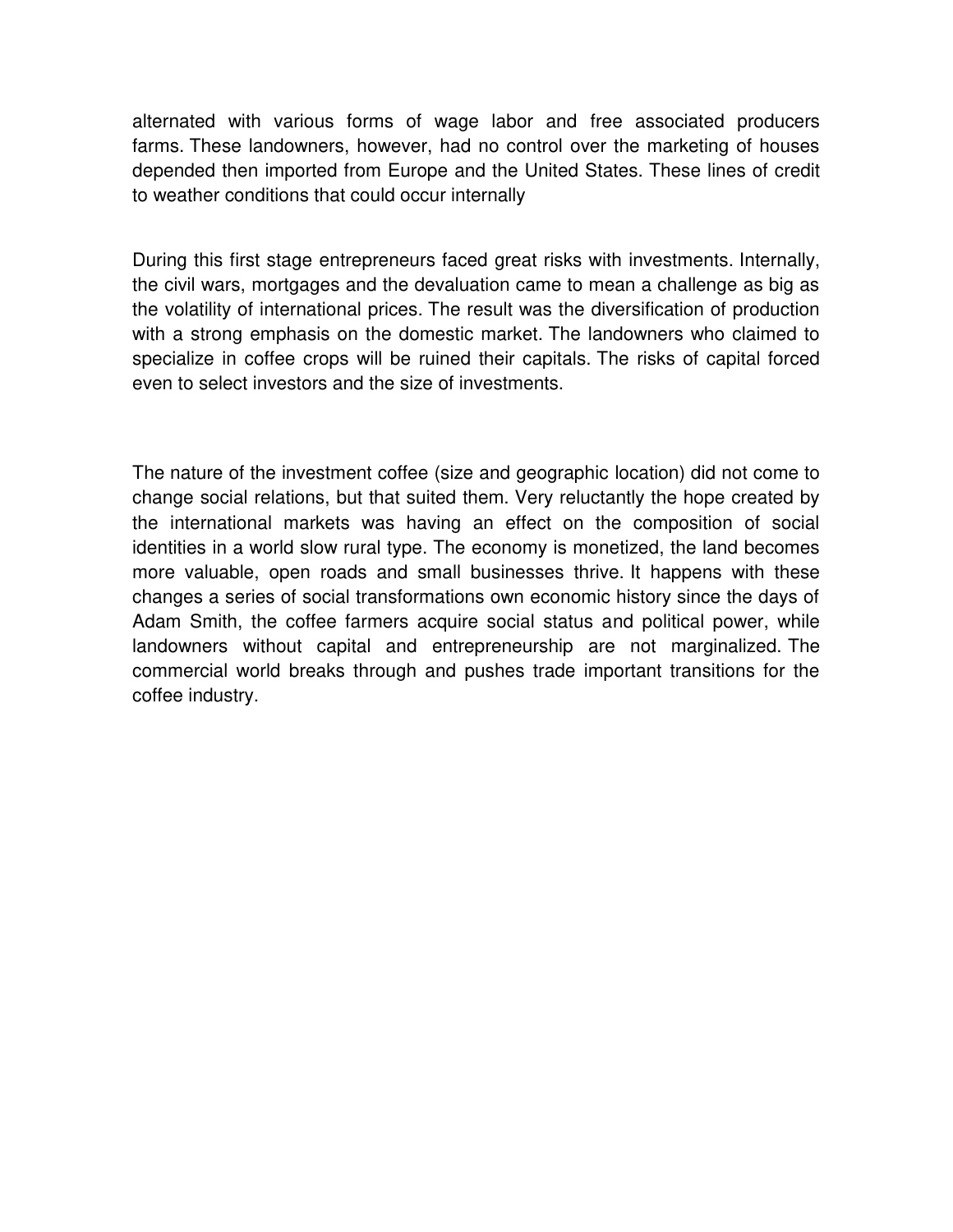

**Historical route of the expansion of coffee cultivation**

These social changes cause an agglomeration of small coffee growers are located in the periphery. He is responsible coffee economy help move social hierarchies and process bottom-up movements of the peasantry. It all happens without uprooting the conditions of small farmers and launch them as a work force out of their environment. In the words of Marco Palacios, Colombia was not an "assault on the camp of the capitalists."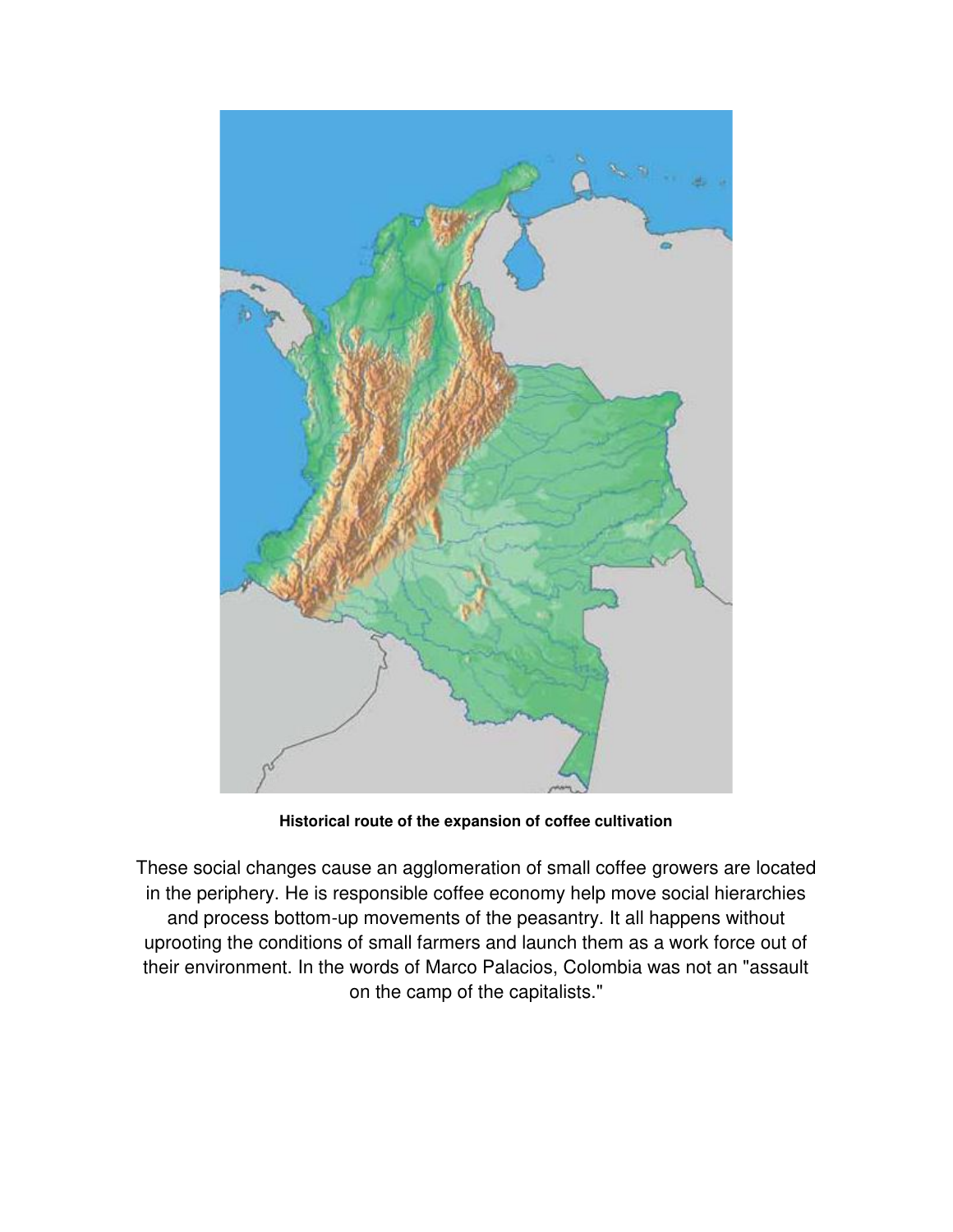

**Coffee exporters, Manizales 1920; Taken from Colombia through photography1842-2010, Taurus, 2011**

Paradoxically, this happens when coffee production makes its way to the colonization of new lands during the period between 1851 and 1870. A settlement that evolves with social transformations in the Midwest A great diversity in ownership and production organizations allow the peaceful coexistence of multiple systems of appropriation and distribution of surplus cash, both within the estate and the rest of the Colombian economy. A regional geography also adds new aspects to economic development as its basic sources, population and resources is uneven. This leads to underline the hypothesis that market forces are more disruptive of the orders themselves agrarian forces.

#### **Second stage: mature coffee**

The regional economy has a significant impact on organized forms of social organization, also improve public services and coffee departments gain a better stability in terms of its infrastructure. Under these conditions there is the mature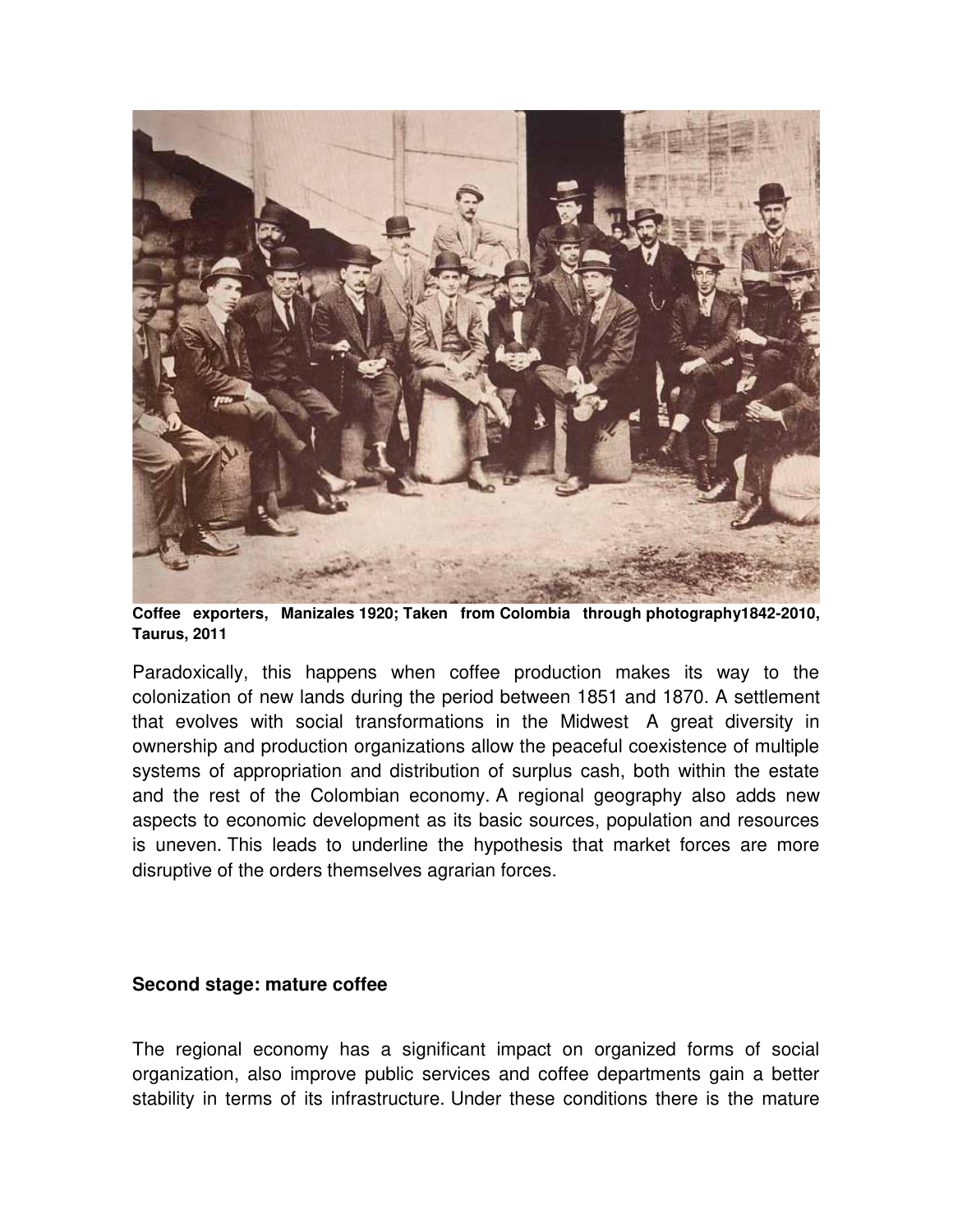coffee. The second cycle begins with the decline of the estates as a basis for production. The determining factor in this crisis is the fragility of the production unit with a duality resulting from the presence of independent farmers and employees. The existence of such strong rural economies that shared with the company's resources such as land and labor resulted in conflict with any economic crisis.



**Start the benefit of coffee.**

With the advent of Gaitan and political succession of generation coffee farmers, large estates are crumbling against the social demands of an agrarian reform. These farms had survived since the end of the War of the Thousand Days (despite the disappearance of markets with the First World War) since 1904 while the export drive began to strengthen in the main centers of colonization: the highlands occupied by family farms, i.e., climatically the best land for growing coffee. In this period of transition, the small and medium growers of the Central Cordillera of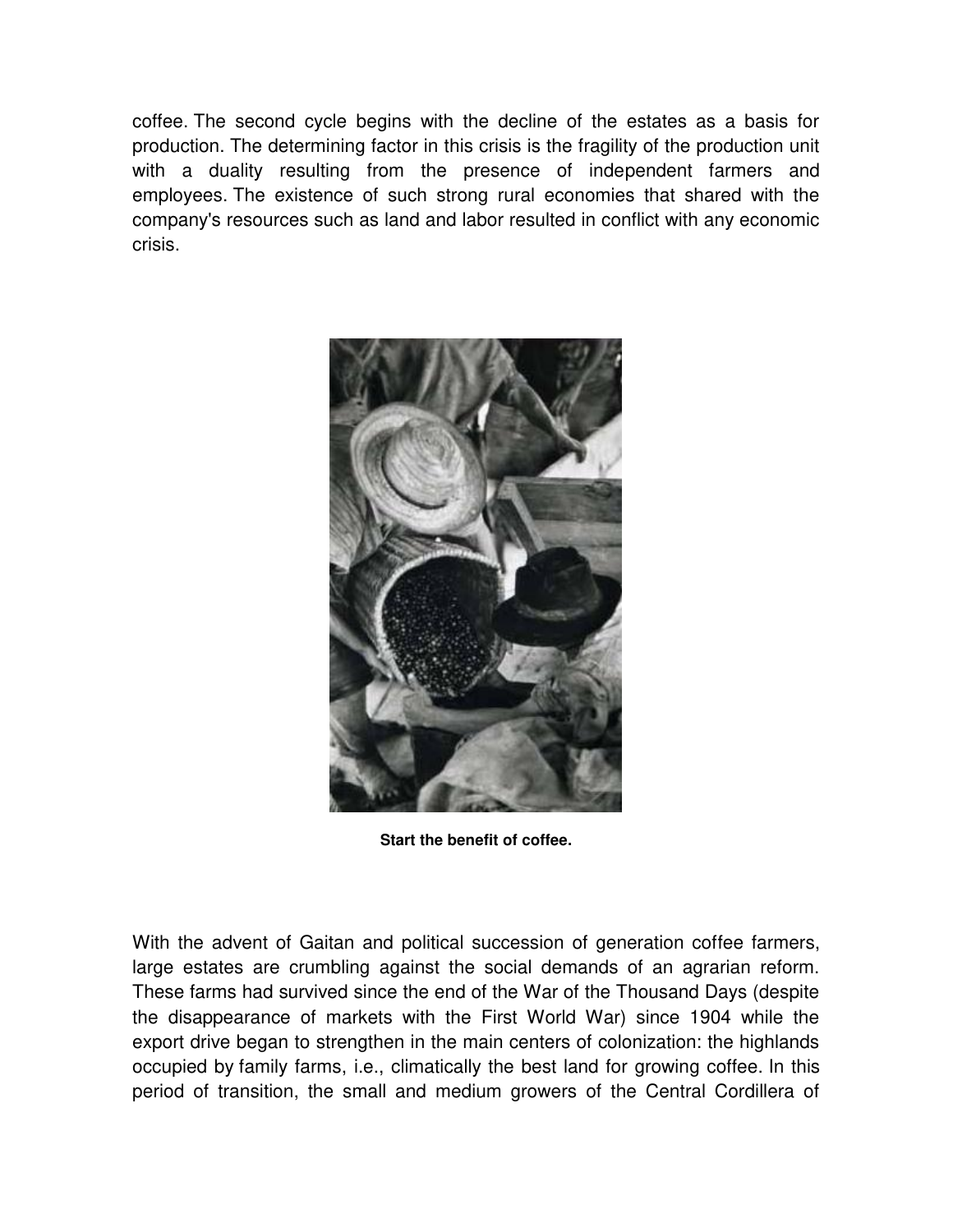Colombia is integrated individually coffee market led by entrepreneurs with ability to control the market (because they manage the financial and business) as monopolies by importers and roasters in Europe and United States.



**House of the Hacienda: La Palmita, with beneficiadero and patio for drying coffee. Located in Paramo (Santander), in the vicinity of Socorro and San Gil. Bellarmine Pedro Plata, 1890. Taken from La Hacienda, No. 12, Buffalo, 1906.** 

The struggle for solidarity as the expressions of regional ownership was then supporting the needs of coffee growers, who gradually found marked differences between the advantages of being near the center of the country or be in the regional periphery. During the second cycle of expansion, the rise of small plots is made possible by the emergence of simple machines manufactured by the industry: the pulping manuals, operated by family labor. The farms are transformed into units that do not integrate fully capitalist production groups, because these are the responsibility of a new class of speculators, the product of the transformation of family firms in coffee exporting companies, characterized by a marked concentration and the financial control of foreign companies that, after the end of the war are mostly American. In the U.S. the process of importing, roasting and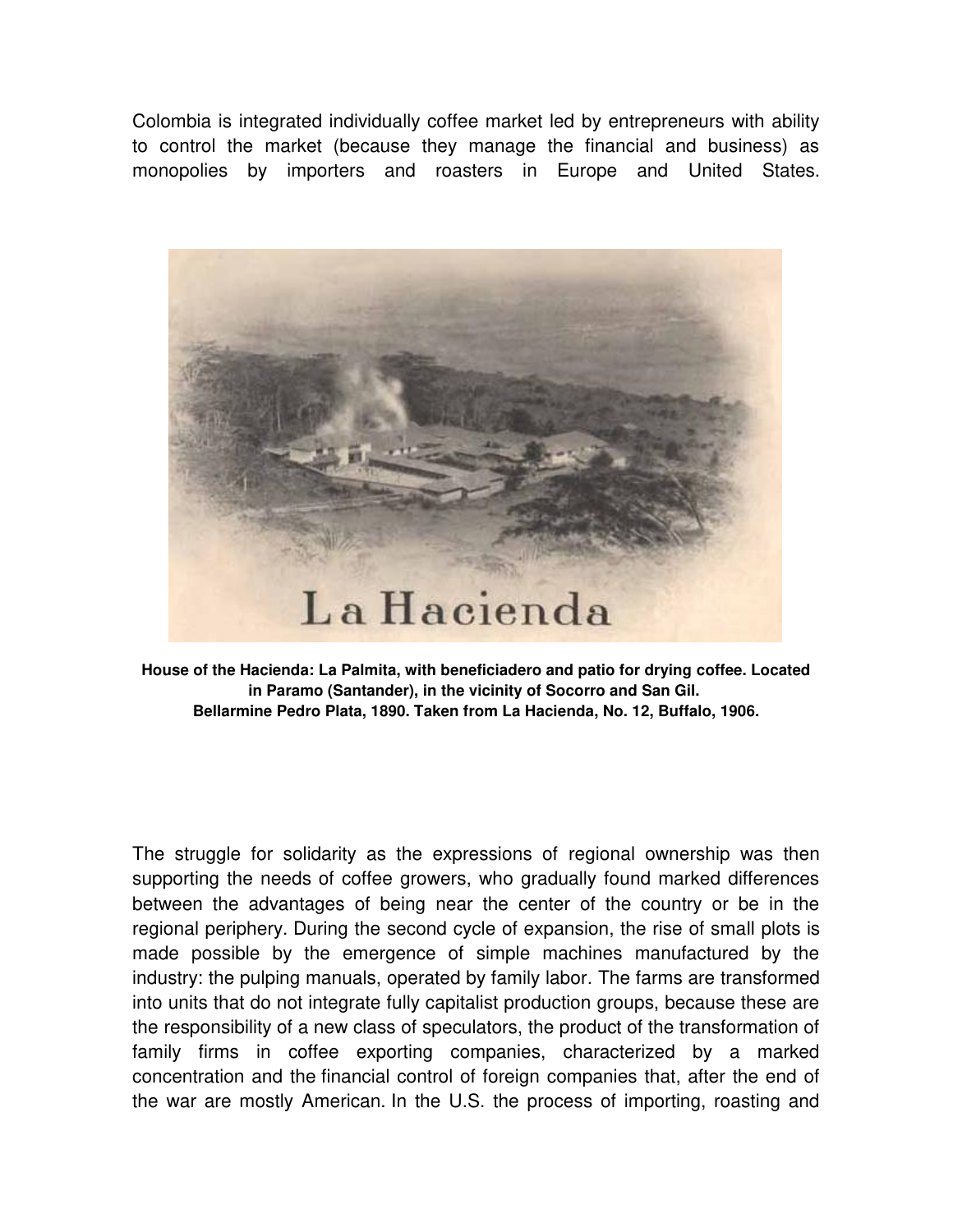selling is unified, which caused the disintegration of the speculators and brokers. The company, however, remains with extraordinary risks: the requirement of large amounts of capital to a high velocity necessitates a high level of liquidity, which in turn leads to an inexorable financial weakness of the company. As a result of this, the slightest variation in prices (very unstable) freight rates or interest rates put in imminent danger to the company.



**Coffee cultivation in the plains. Picturesque Geography of Colombia, EdouardAndré, 1876.**

However, the resistance of a system is just in small farms, the sudden price changes, producing periodic crises in the base are softened by reducing farm income. For any fall in prices, the reaction of any economy is to increase production, which for a time is possible by increasing the acreage. Once pushed to its limits can not increase production because the direct function of the available workforce. Since the broker absorbs the surplus, there is no possibility of accumulation since the household can not increase the self-exploitation. From 1930 to 1970, emphasizing the integration and dependence of small farmers subject to market cycles, greater than those due to natural cycles.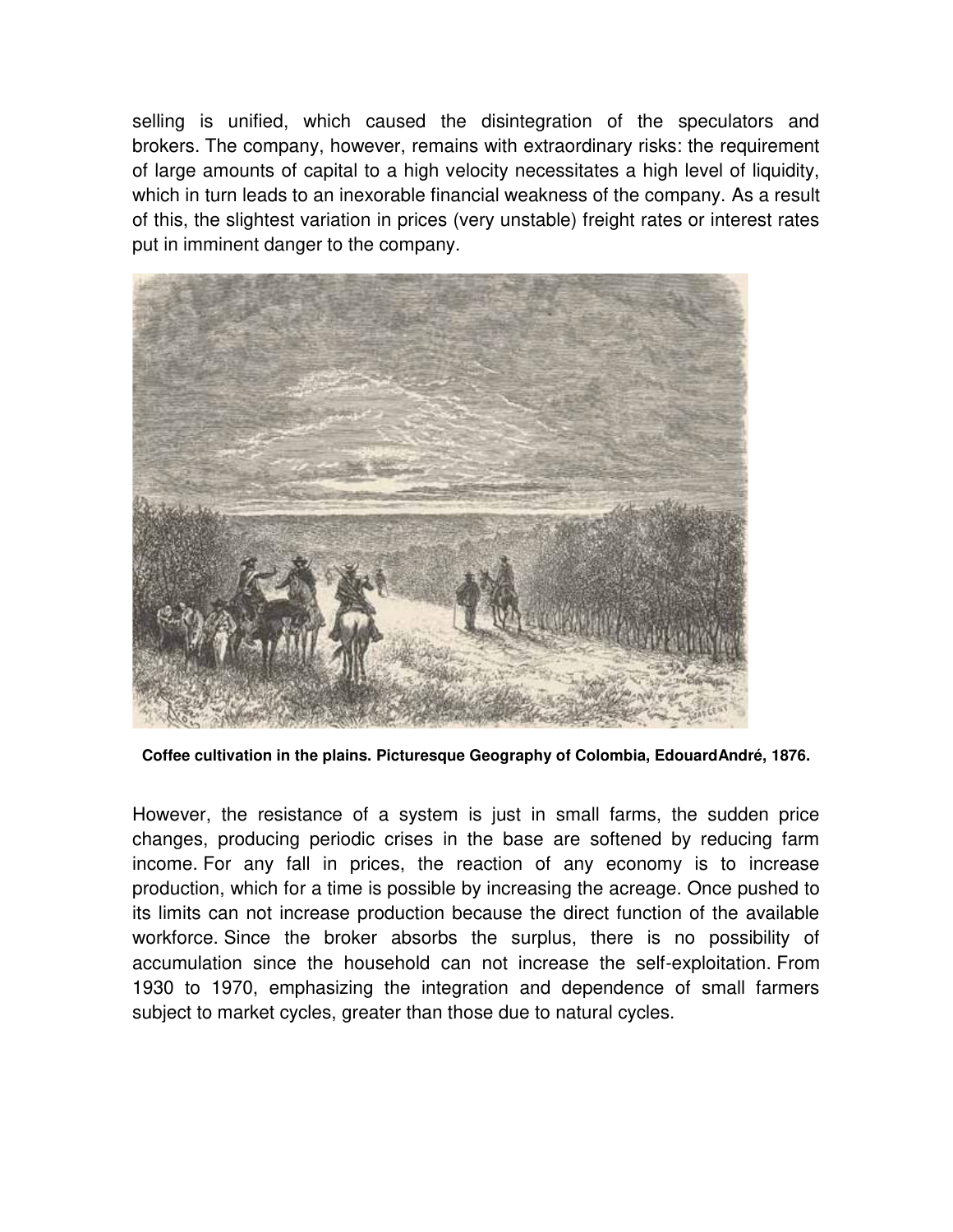## **Regions and international business center**

Coffee explains in broad economic activity during the first part of the century. Between 1910 and 1930, what we now call the Coffee, became the first national producer of coffee, displacing the traditional departments, as well as to Antioch. The expansion of small holder farming in this area of the country has a considerable impact on the Colombian economy. Extending the coffee farms of medium and small size; worked by people who sell the coffee directly to marketers. The large landowners of Cundinamarca and Tolima you bought or received to tenants and settlers coffee for then place it on the outside. The difference would impact on the extinction of the estates during the thirties.



**Mule transport of packages of coffee for a bridle path.**

The expansion of cultivation and grain exports had a positive impact on the formation of an internal market for various agricultural products, livestock and manufacturing. Foreign exchange earnings arising from the export of grain and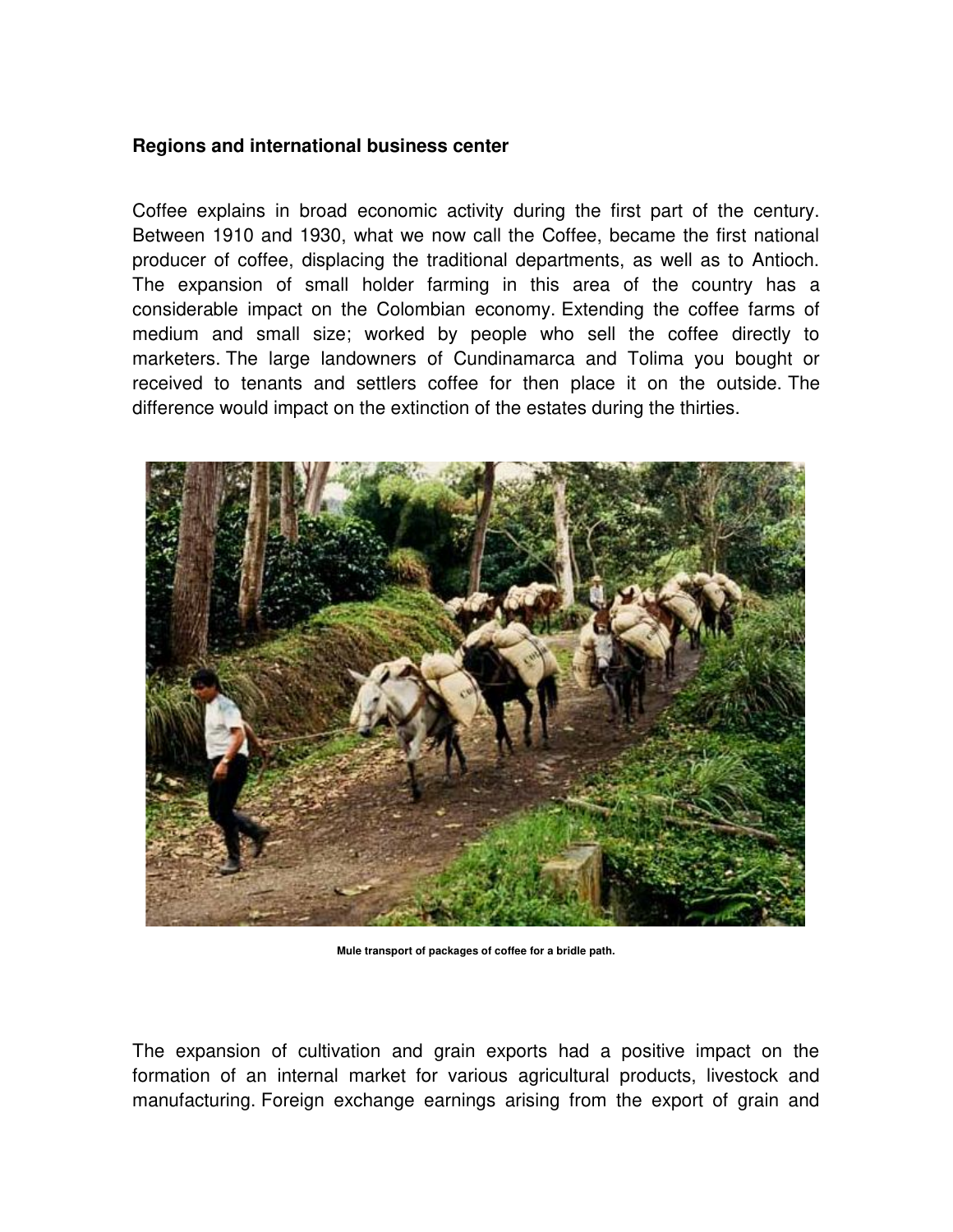increasing the purchasing power of the farmers were definitive to promote investment, economic growth and to create a national market for goods and services.

By 1960 the coffee farm reaches its limits as the basis of mono-export economy. Its technological deficiencies, the aging of their plantations, low productivity and the enormous size of their crops are some of the most obvious problems. The modernization that allows the entry of high technology in coffee production centers gives rise to a new kind of professional farmers rich. In this third stage of decay is evident traditional farmer.



**The business of coffee on a Sunday holiday, Cajamarca, Tolima.** 

The story of Colombia's integration into the international market illustrates the limitations and possibilities of a dependent capitalism. The Colombian capitalism was unable to evolve as a modern European capitalism (thesis Palacios, et. Al).Modernization took place without industrialization, not proletarian workers, to the extent that migration was as a resource to contain the polarization and social conflict.

The recent struggles in the business provide a model for understanding a wide range of phenomena within the contemporary phase of globalization. Especially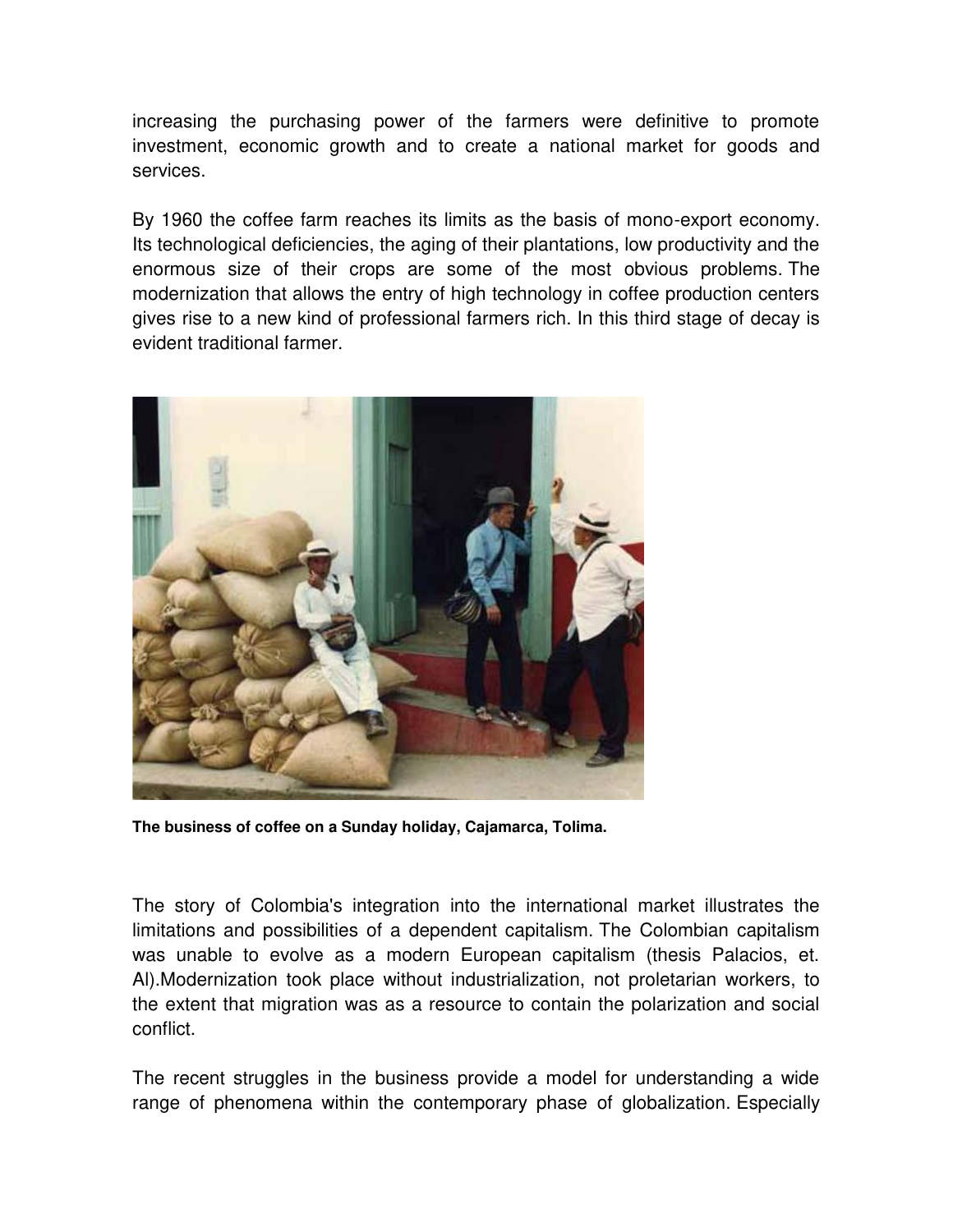important to understand how local traditions are absorbed in the calculations of political economy by trying to gain monopoly rents. It also raises the question of what part of the local interest in innovation and reinvention of local traditions are linked to the desire to extract and appropriate these rents. Since capitalism is seduced by the lucrative prospects of monopoly powers, a distinction this contradiction: the greedy globalists support local developments that have the potential to yield monopoly rents (although the effect of such support is to produce a climate local political antagonistic to globalization).



**Juan Valdez, the character symbol Colombian coffee growers, Created in 1959.** 

In our time highlight the uniqueness of organic coffee and drag properties to the economies of tourism. But what happens when it promotes a social movement of resistance against the marketing? This is a situation of smaller scale, however, affect urban development. The story of Juan Valdez ® brand also includes a positive part of the history of coffee in the era of globalization, however, that international developments to mobilize economies of scale in parallel the quality of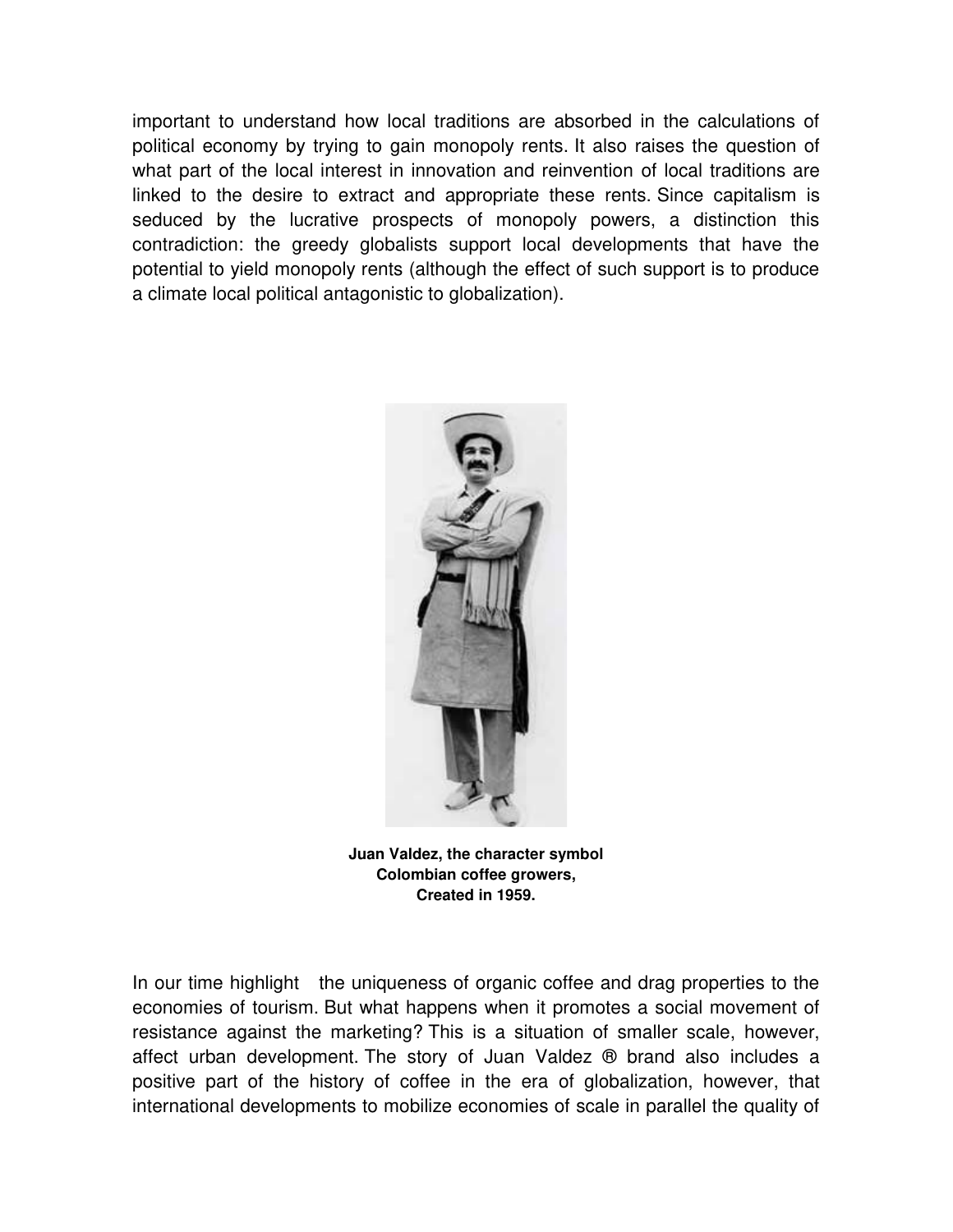life and incomes of a majority of the coffee population. In this particular case, we have a complex history whose narrative of winners, is not complete.

Coffee policy should be placed at the level of globalization. During the decades following the eighties the business of coffee has gained national and international importance. We refer to this pattern of behavior of urban governance that blends state powers (local, regional, national or supranational) with a wide range of forms of organization.



**Coffee pickers.**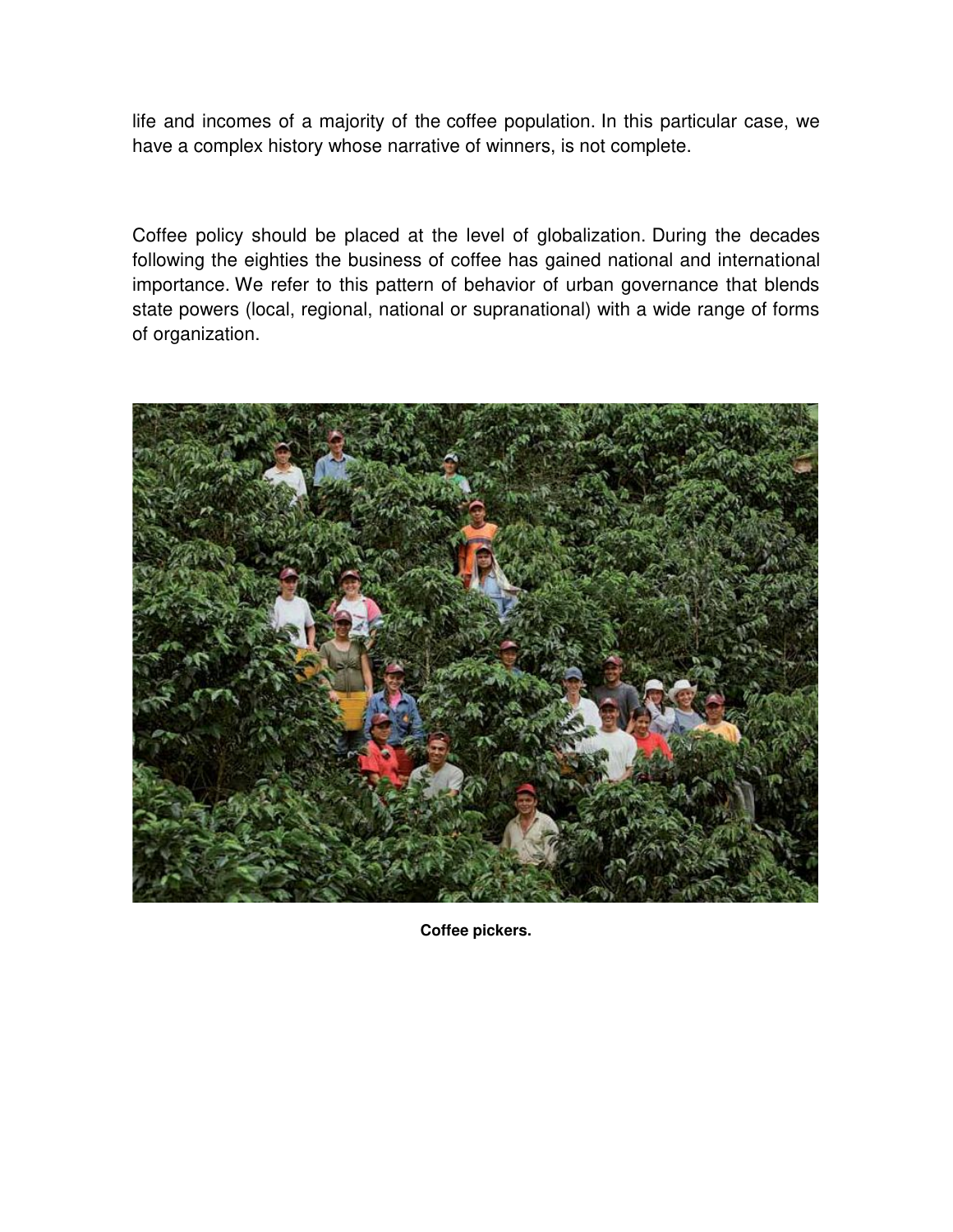#### **References**

Marco Palacios, 1983, El café en Colombia, 1850 – 1970, Una historia económica, social y política, El Colegio de México, Ancora Editores, 563 págs.

Germán Colmenares, 1974, "Censos, capellanías: formas de crédito en una economía agrícola", Cuadernos Colombianos, número 2, 1974.

González C.A. 2007, "Los Cafés Especiales en Colombia: Industria Estratégica para los próximos 80 años". Federación Nacional de Cafeteros. Borrador. Bogotá.

Café: Guía del Exportador (2002). Centro de Comercio Internacional. Desarrollo de Productos y Mercados.

#### **Tables**

|              | 2002   | 2003   | 2004   | 2005   | 2006   | 2007   | 2008   | 2009   | 2010*     |  |
|--------------|--------|--------|--------|--------|--------|--------|--------|--------|-----------|--|
| Antioquia    | 128.0  | 128.1  | 129.3  | 129.8  | 126.3  | 126.9  | 129.1  | 130.6  | 131.1     |  |
| Boyacá       | II.4   | 11.2   | 1.1    | 11.0   | 10.8   | Щ      | 10.7   | 11.0   | II.1      |  |
| Caldas       | 88.8   | 88.5   | 90.9   | 89.5   | 89.1   | 87.7   | 85.0   | 83.9   | 81.9      |  |
| Caquetá      | n/d    | n/d    | n/d    | n/d    | n/d    | 2.8    | 2.8    | 2.8    | 2.8       |  |
| Casanare     | n/d    | n/d    | n/d    | n/d    | n/d    | 2.6    | 2.6    | 2.6    | 2.6       |  |
| Cauca        | 65.7   | 68.5   | 69.9   | 68.9   | 68.0   | 67.8   | 69.8   | 73.3   | 76.2      |  |
| Cesar        | 22.4   | 22.2   | 21.8   | 21.5   | 21.1   | 21.5   | 21.9   | 22.5   | 24.2      |  |
| Chocó        | n/d    | n/d    | n/d    | n/d    | n/d    | 0.2    | 0.2    | 0.2    | 0.2       |  |
| Cundinamarca | 55.4   | 54.3   | 53.2   | 52.0   | 50.9   | 48.2   | 48.9   | 48.9   | 49.4      |  |
| Guajira      | 4.6    | 4.7    | 4.9    | 5.0    | 4.4    | 5.1    | 5.1    | 5.2    | 5.3       |  |
| Huila        | 78.2   | 82.2   | 93.9   | 95.9   | 95.1   | 98.1   | 102.5  | 105.0  | 117.8     |  |
| Magdalena    | 17.5   | 17.6   | 17.7   | 18.0   | 18.3   | 17.1   | 17.6   | 18.5   | 18.9      |  |
| Meta         | n/d    | n/d    | n/d    | n/d    | n/d    | 2.4    | 2.4    | 2.3    | 2.6       |  |
| Nariño       | 23.0   | 24.5   | 26.1   | 26.5   | 26.8   | 27.4   | 29.0   | 31.0   | 33.5      |  |
| N. Santander | 32.1   | 32.1   | 32.1   | 32.1   | 32.1   | 32.1   | 32.6   | 33.6   | 34.0      |  |
| Ouindio      | 44.5   | 44.7   | 44.6   | 43.0   | 44.0   | 43.3   | 42.4   | 39.8   | 43.4      |  |
| Risaralda    | 59.4   | 58.6   | 57.8   | 56.9   | 56.2   | 55.4   | 54.4   | 54.3   | 52.9      |  |
| Santander    | 42.1   | 42.4   | 42.8   | 43.3   | 41.2   | 41.1   | 41.5   | 42.7   | 44.6      |  |
| Tolima       | 105.6  | 105.4  | 105.3  | 105.2  | 105.1  | 104.3  | 102.8  | 103.9  | 106.8     |  |
| Valle        | 86.5   | 85.9   | 85.3   | 84.7   | 84.1   | 82.5   | 77.5   | 75.8   | 75.1      |  |
| <b>TOTAL</b> | 865.14 | 870.83 | 886.65 | 883.33 | 873.50 | 877.55 | 878.77 | 887.66 | $914,41*$ |  |

#### ÁREA CULTIVADA CON CAFÉ

Miles de hectáreas por departamento. Datos a septiembre de cada año

\* Datos a diciembre de 2010. Fuente: Federación Nacional de Cafeteros de Colombia